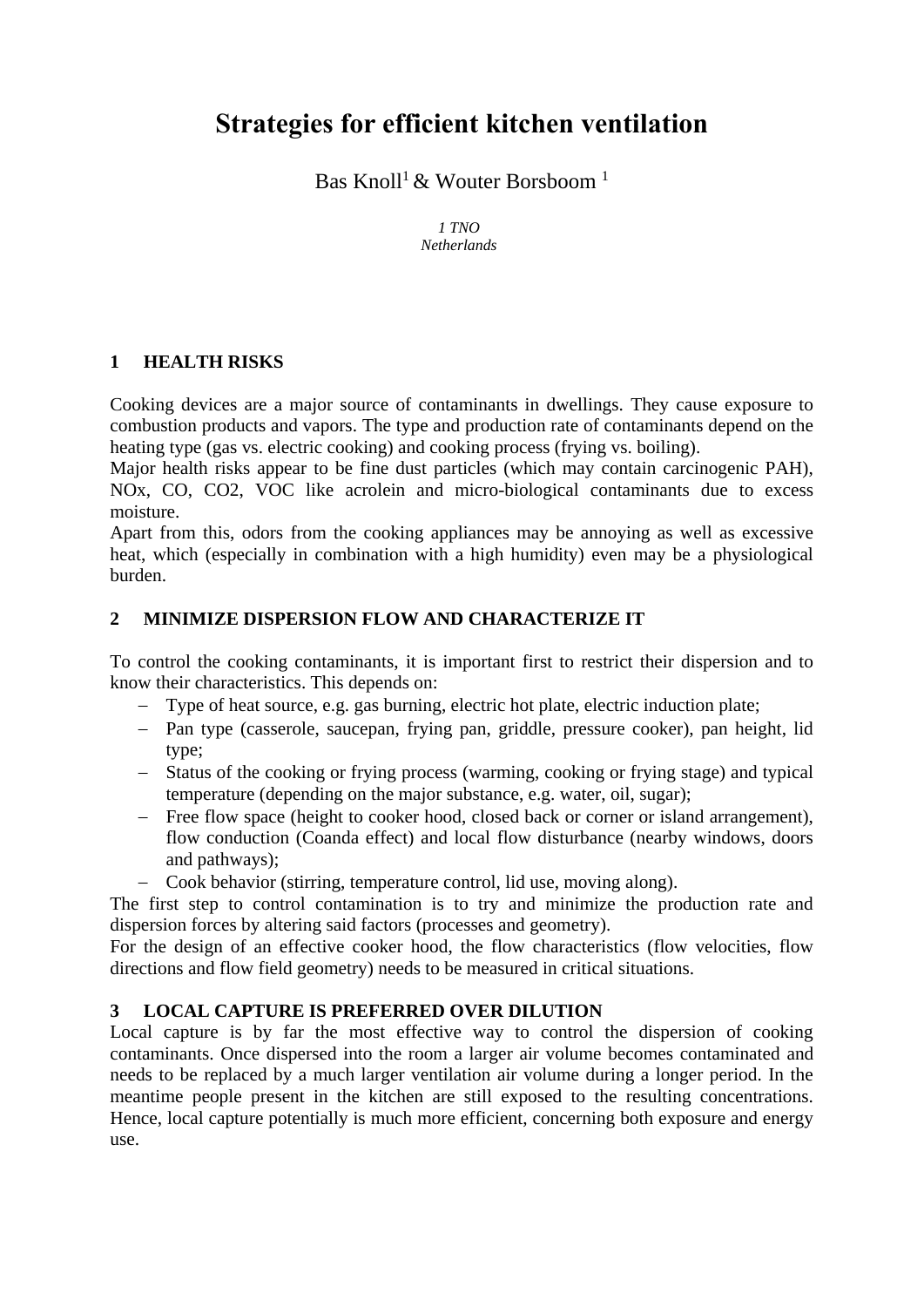In airtight, energy efficient buildings with minimized ventilation due to demand control, the low background ventilation level leads to long lasting, high concentrations of (cooking) contaminants. Therefore, in general the need for a high capture efficiency rises with increasing energy efficiency of dwellings.

#### **4 MAJOR SPECIFICATIONS FOR USER-FRIENDLY COOKER HOODS**

For users two major drawbacks prevent an unrestricted use of the cooker hood:

- 1. It does not sufficiently reduce odor spread;
- 2. There is a high noise nuisance.

Odor sensation has a logarithmic relation with pollutant concentration (e.g. 90% reduction of odor concentration will reduce odor complaints by maximal half). So, only a nearly perfect capture efficiency will meet the requirements for odor control. Since the design of an 80 or 90% effective hood only slightly alters from a 100% efficient one, the latter should be the design goal.

For the cooker hoods noise production a threshold value of 40 dB is proposed.

Apart from this, important demands are an attractive design and no adverse effect on the usability of the cooking appliances.

## **5 IMPROVE LOCAL CAPTURE EFFICIENCY**

For common cooker hoods the capture efficiency is poor. Recommended steps to improve this are:

- Redesign the cooker hood, i.e. minimize the capture distance (hood height), maximize the overhang, move the suction slots to the critical contaminant escape spots at the perimeter, avoid large internal pressure drops;
- Enclose the contaminant flow by conducting plates and/or direct it to the hood by support flows. Automatically close down openings when no activities (like stirring) are ongoing;
- Derive the correct capture (and support) flow rates from the flow characteristics and the new hood geometry, using known design rules. Evaluate and tune this with tests;
- Control the flows and the distribution over the hood depending on production spots and intensity, favorably automated control using sensors.

There are interesting examples of improving capture efficiency in professional kitchens.

## **6 RECIRCULATION OR EXHAUST?**

If captured contaminated air is exhausted from the kitchen area the flow equilibrium means that provisions for comparable supply flows are necessary, especially in airtight dwellings. Some imbalance (overflow from surrounding rooms) may be useful to prevent dispersion of poor quality kitchen air to surrounding rooms. In general this (temporary applied) supply flow is quiet large compared to normal ventilation system flows. Therefore, a special kitchen supply provision is recommended.

This kitchen supply needs special attention concerning draught risk. Furthermore a temporary high energy loss may occur due to the temperature deviation of the incoming outside air. Heat recovery, favorably including latent heat exchange to maximize the re-gain, enables the re-use of the heat of the exhaust air.

Another option is to recirculate contaminated air after filtration. However, filter demands will be high due to the complex mixture of (fine) particles, aerosols, gaseous components and odors. To filter the water vapor, condensation on an additional cold heat pump element may be required. Also this element may extract excess heat to control the kitchen temperature. Finally, necessary periodic filter replacement will have its drawback on user-friendliness and filter inefficiency will still require (possibly extra) background ventilation to reduce rest exposure.